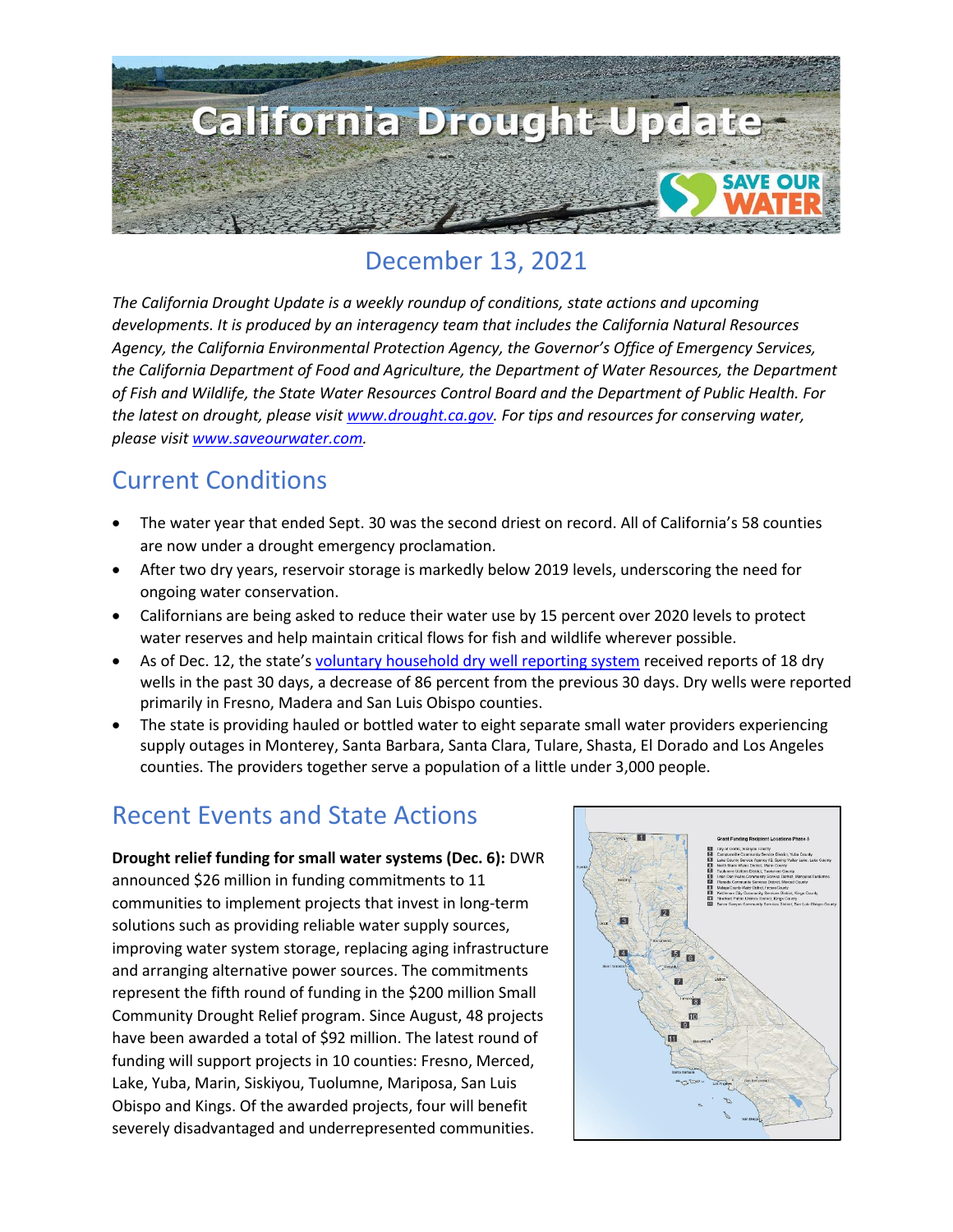Recipients include Kettleman City Community Services District in Kings County, which will be getting emergency water supplies and \$2.1 million to rehabilitate a well and construct a new well.

**October sees boost in water conservation rates (Dec. 7):** Californians saved significantly more water in October, compared to the same month in 2020, than they did in August or September, according to information presented by State Water Board staff. With 86 percent of urban water suppliers submitting data, the State Water Board reported a 13.2 percent decrease in water use in October 2021 relative to October 2020. Notable October savings include the North Coast region (22 percent), North Lahontan region (20 percent), Sacramento River region (19 percent), and San Francisco region (18 percent). These regions exceeded the 15 percent voluntary reduction requested by Governor Gavin Newsom in July. The savings rate in the South Coast region, home half the state's population, was 11.9 percent, an improvement from 3.9 percent in September.

**Salmon hatcheries (ongoing):** For the second year in a row, adult fall-run Chinook salmon return to the Mokelumne River is trending at or near a historic low. In response, starting Dec. 1, CDFW is transferring up to 1.6 million fall-run salmon eggs from the Nimbus Fish Hatchery to the Mokelumne hatchery. Fish produced from transferred eggs will be used to enhance production and will be released at approved sites including Santa Cruz, Pillar Point, Monterey, and Fort Baker. This approach maximizes recruitment to the ocean commercial fishery, thereby minimizing the potential for these fish to stray as adults.

**Curtailment adjustments in several watersheds (ongoing):** The State Water Board has reimposed curtailments for several sub-watersheds in the Sacramento and Scott rivers. Curtailments were suspended in the watersheds following the October atmospheric river event. With below-average precipitation in November, water demand now exceeds supply in some tributary watersheds of the Sacramento. Flows in the Scott are below the emergency target of 150 cubic feet per second recommended by the Department of Fish and Wildlife and incorporated into the State Water Board's emergency regulation. However, more recent precipitation has resulted in increased river flows in northern and central California. On Dec. 13, curtailments were suspended in the Russian River watershed through Jan. 10. Board staff evaluate conditions multiple times a week and will adjust curtailment statuses in additional watersheds as conditions change.

**With rain moving in, Save Our Water urges Californians to turn off sprinklers (ongoing):** With a major winter storm hitting Northern California, Save Our Water is reminding residents that [now is the time](https://saveourwater.com/-/media/SOW-Website/Files/20211209-SOW-Rainfall-Press-Release-FINALSB.pdf)  [to turn off sprinklers](https://saveourwater.com/-/media/SOW-Website/Files/20211209-SOW-Rainfall-Press-Release-FINALSB.pdf) and other outdoor irrigation systems. On average, Californians use 30 percent to 60 percent of their water on outdoor irrigation. Letting Mother Nature do the watering when it rains is an important way to save water. [Check out more](https://saveourwater.com/How-to-Save-Water/Around-the-Yard) tips for [saving water](https://saveourwater.com/How-to-Save-Water/Around-the-Yard) when rain is in the forecast.



# Tribal / Local Actions

• **Tribal governments:** Tribal emergency drought proclamations as reported by Cal OES to date: Buena Vista Rancheria of Me-Wuk Indians, Karuk Tribe, Resighini Rancheria, Tule River Indian Tribe, Yurok Tribe, Wiyot Tribe.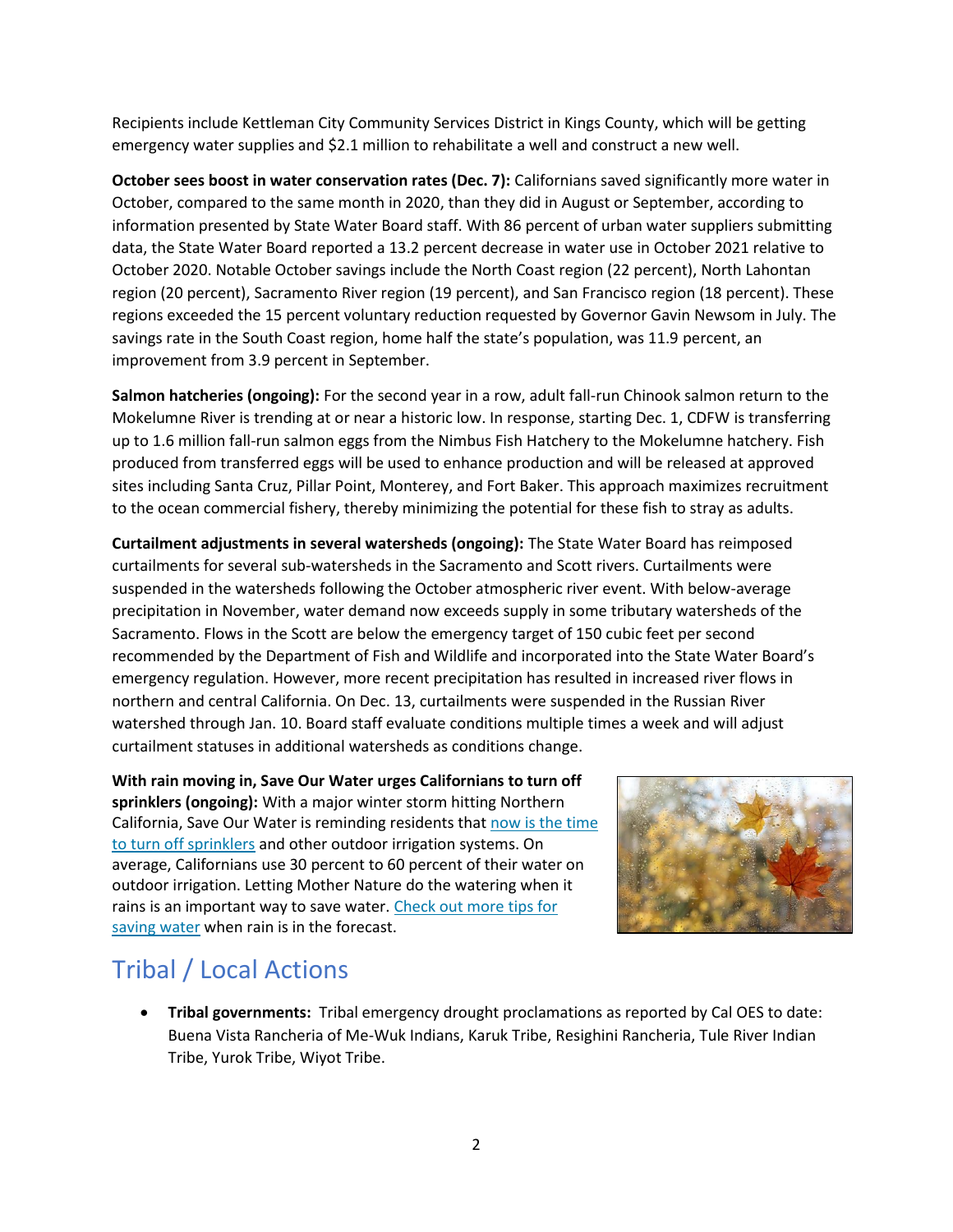- **Local government:** Local emergency drought proclamations as reported by Cal OES to date: Butte, Colusa, Fresno, Glenn, Humboldt, Lake, Marin, Mendocino, Modoc, Napa, Nevada, San Joaquin, San Luis Obispo, Santa Barbara, Santa Clara, Siskiyou, Sonoma, Tulare, Tuolumne, Yolo.
- **Water suppliers:** The following public water suppliers have imposed mandatory water use reductions on customers, according to information voluntarily provided to the Association of California Water Agencies and / or recent announcements. The list likely is not comprehensive:
	- o Alameda County Water District mandatory water use restrictions aimed at reducing water use by 15 percent.
	- $\circ$  Brooktrails Community Services District usage cap of 9,000 gallons per month, all customers
	- o Indian Wells Valley Water District 20 percent
	- o Marin Municipal Water District 40 percent
	- o Mendocino County Russian River Flood Control and Conservation Improvement District – 40 percent
	- $\circ$  Modesto Irrigation District irrigation allocation capped at 36 inches per acre
	- o Montague Water Conservation District 95 percent
	- o Nevada Irrigation District 20 percent
	- o Reclamation District 1500 25 percent
	- o Richvale Irrigation District 50 percent
	- o City of Santa Rosa 20 percent
	- $\circ$  Westlands Water District no outdoor water use by municipal and industrial customers

The following private water companies have imposed a 15 percent mandatory water use reduction:

- o San Jose Water Company, with drought surcharges for excessive water use
- $\circ$  Great Oaks Water Company, with drought surcharges for excessive water use
- o California-American Water Company (in the Larkfield and Geyersville districts of Sonoma County, with fines for non-essential water use
- o Cold Springs Water Company in Tuolumne County
- o North Gualala Water Company in Sonoma County

### Upcoming Decisions / Milestones

**Delta curtailment methodology workshop:** The Water Rights Division of the State Water Board will hold a public workshop **Dec. 15** to consider additional or alternative approaches to its Delta curtailment methodology. Details can be found in the [workshop notice.](https://www.waterboards.ca.gov/drought/delta/docs/2021/121521-workshop-notice.pdf)

### Key Data Points and Resources

- Daily Hydrological & Climate Information summary: <http://cdec.water.ca.gov/reportapp/javareports?name=DLYHYDRO>
- Statewide water conditions: [http://cdec.water.ca.gov/water\\_cond.html](http://cdec.water.ca.gov/water_cond.html)
- Daily Reservoir Storage Summary:<https://cdec.water.ca.gov/reservoir.html>
- [Water Year Forecast and Monthly Distribution:](http://cdec.water.ca.gov/reportapp/javareports?name=B120DIST) <http://cdec.water.ca.gov/reportapp/javareports?name=B120DIST>